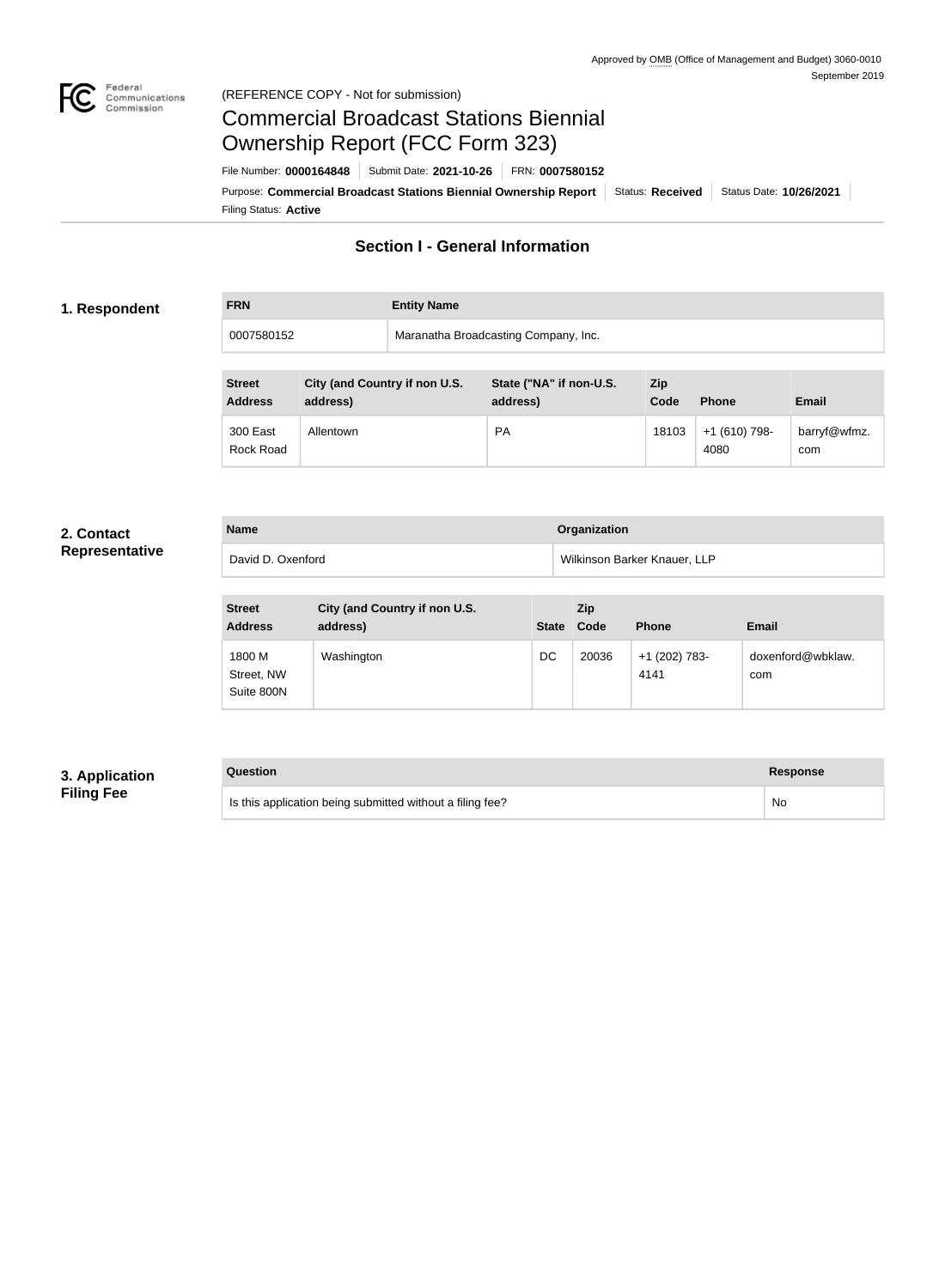| <b>Fees</b> | <b>Application Type</b> | <b>Form Number</b> | <b>Fee Code</b> | Quantity           | <b>Fee Amount</b> | <b>Subtotal</b> |
|-------------|-------------------------|--------------------|-----------------|--------------------|-------------------|-----------------|
|             | Biennial                | Form 323           | <b>MAT</b>      | $\sim$<br><u>_</u> | 85                | \$170.00        |
|             |                         |                    |                 |                    | Total             | \$170.00        |

# **4. Nature of Respondent**

| (a) Provide the following information about the Respondent: |                        |
|-------------------------------------------------------------|------------------------|
| <b>Relationship to stations/permits</b>                     | Licensee               |
| <b>Nature of Respondent</b>                                 | For-profit corporation |

**(b) Provide the following information about this report:**

| <b>Purpose</b> | Biennial                                                                                                                                                                               |
|----------------|----------------------------------------------------------------------------------------------------------------------------------------------------------------------------------------|
| "As of" date   | 10/01/2021                                                                                                                                                                             |
|                | When filing a biennial ownership report or validating<br>and resubmitting a prior biennial ownership report, this<br>date must be Oct. 1 of the year in which this report is<br>filed. |

# **5. Licensee(s) and Station(s)**

# **Respondent is filing this report to cover the following Licensee(s) and station(s):**

| Licensee/Permittee Name              | <b>FRN</b> |
|--------------------------------------|------------|
| Maranatha Broadcasting Company, Inc. | 0007580152 |

| Fac. ID No. | <b>Call Sign</b> | <b>City</b>       | <b>State</b> | <b>Service</b> |
|-------------|------------------|-------------------|--------------|----------------|
| 1283        | WDPN-TV          | <b>WILMINGTON</b> | DE           | <b>DTV</b>     |
| 39884       | WFMZ-TV          | <b>ALLENTOWN</b>  | <b>PA</b>    | <b>DTV</b>     |

# **Section II – Biennial Ownership Information**

**1. 47 C.F.R. Section 73.3613 and Other Documents**

Licensee Respondents that hold authorizations for one or more full power television, AM, and/or FM stations should list all contracts and other instruments set forth in 47 C.F.R. Section 73.3613(a) through (c) for the facility or facilities listed on this report. In addition, attributable Local Marketing Agreements (LMAs) and attributable Joint Sales Agreements (JSAs) must be disclosed by the licensee of the brokering station on its ownership report. If the agreement is an attributable LMA, an attributable JSA, or a network affiliation agreement, check the appropriate box. Otherwise, select "Other." Non-Licensee Respondents, as well as Licensee Respondents that only hold authorizations for Class A television and/or low power television stations, should select "Not Applicable" in response to this question.

| <b>Document Information</b>                     |                                        |  |
|-------------------------------------------------|----------------------------------------|--|
| Description of contract or instrument           | <b>Bylaws</b>                          |  |
| Parties to contract or instrument               | Maranatha Broadcasting Company, Inc.   |  |
| Date of execution                               | 04/1962                                |  |
| Date of expiration                              | No expiration date                     |  |
| <b>Agreement type</b><br>(check all that apply) | Other<br><b>Agreement Type: Bylaws</b> |  |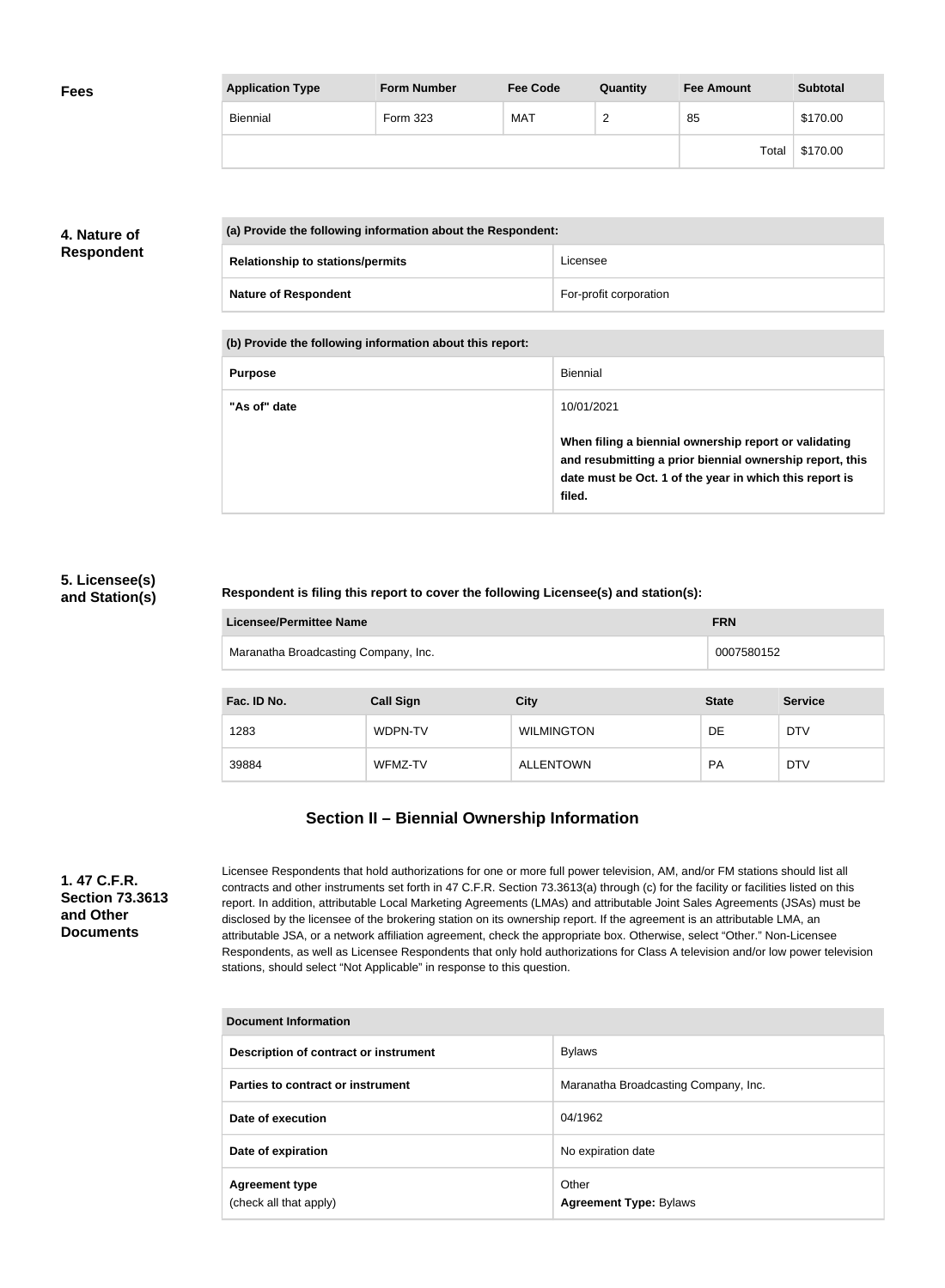| Document Information                            |                                                       |  |
|-------------------------------------------------|-------------------------------------------------------|--|
| Description of contract or instrument           | Articles of Amendment                                 |  |
| Parties to contract or instrument               | Maranatha Broadcasting Company, Inc.                  |  |
| Date of execution                               | 11/2002                                               |  |
| Date of expiration                              | No expiration date                                    |  |
| <b>Agreement type</b><br>(check all that apply) | Other<br><b>Agreement Type: Articles of Amendment</b> |  |

### **Document Information**

| Description of contract or instrument           | Articles of Incorporation                                 |
|-------------------------------------------------|-----------------------------------------------------------|
| Parties to contract or instrument               | Commonwealth of Pennsylvania                              |
| Date of execution                               | 04/1962                                                   |
| Date of expiration                              | No expiration date                                        |
| <b>Agreement type</b><br>(check all that apply) | Other<br><b>Agreement Type: Articles of Incorporation</b> |

# **Document Information**

| Description of contract or instrument           | <b>Affiliation Agreement</b>  |
|-------------------------------------------------|-------------------------------|
| Parties to contract or instrument               | MeTV Network Contract         |
| Date of execution                               | 10/2017                       |
| Date of expiration                              | 11/2023                       |
| <b>Agreement type</b><br>(check all that apply) | Network Affiliation Agreement |

# **Document Information**

| Description of contract or instrument           | <b>Affiliation Agreement</b>         |
|-------------------------------------------------|--------------------------------------|
| Parties to contract or instrument               | Hero's and Icons Network             |
| Date of execution                               | 06/2019                              |
| Date of expiration                              | 06/2023                              |
| <b>Agreement type</b><br>(check all that apply) | <b>Network Affiliation Agreement</b> |

#### **Document Information**

| Description of contract or instrument           | <b>Affiliation Agreement</b>         |
|-------------------------------------------------|--------------------------------------|
| Parties to contract or instrument               | Decades Network                      |
| Date of execution                               | 06/2019                              |
| Date of expiration                              | 06/2023                              |
| <b>Agreement type</b><br>(check all that apply) | <b>Network Affiliation Agreement</b> |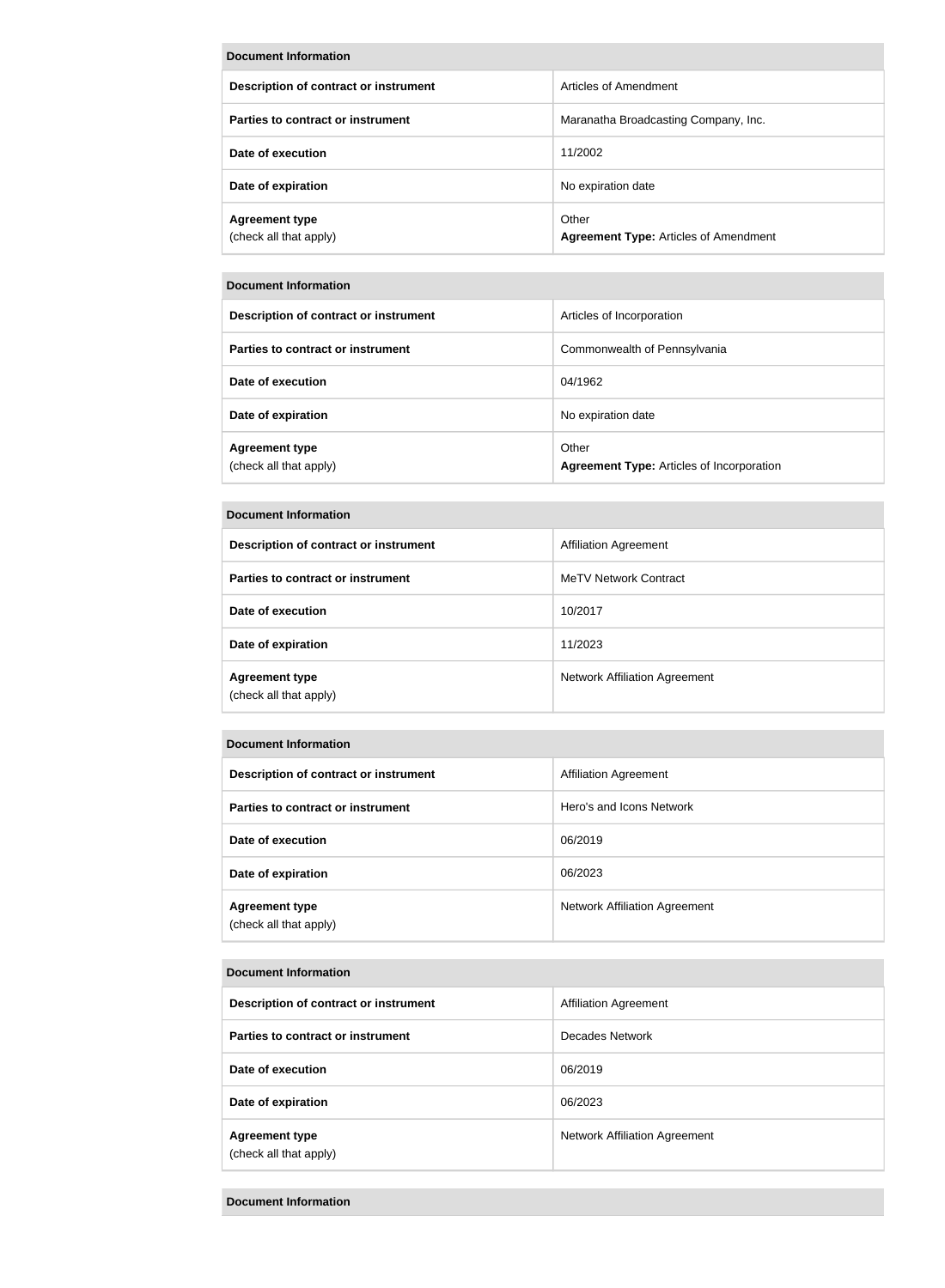| Description of contract or instrument           | <b>Affiliation Agreement</b>         |
|-------------------------------------------------|--------------------------------------|
| Parties to contract or instrument               | <b>Grit Network</b>                  |
| Date of execution                               | 02/2014                              |
| Date of expiration                              | 02/2024                              |
| <b>Agreement type</b><br>(check all that apply) | <b>Network Affiliation Agreement</b> |

# **Document Information**

| Description of contract or instrument           | <b>Affiliation Agreement</b>         |
|-------------------------------------------------|--------------------------------------|
| Parties to contract or instrument               | <b>Escape Network</b>                |
| Date of execution                               | 02/2014                              |
| Date of expiration                              | 02/2024                              |
| <b>Agreement type</b><br>(check all that apply) | <b>Network Affiliation Agreement</b> |

### **Document Information**

| Description of contract or instrument           | <b>Affiliation Agreement</b>         |
|-------------------------------------------------|--------------------------------------|
| Parties to contract or instrument               | This TV                              |
| Date of execution                               | 10/2019                              |
| Date of expiration                              | 12/2023                              |
| <b>Agreement type</b><br>(check all that apply) | <b>Network Affiliation Agreement</b> |

### **Document Information**

| Description of contract or instrument           | <b>Affiliation Agreement</b>         |
|-------------------------------------------------|--------------------------------------|
| Parties to contract or instrument               | N <sub>2</sub> Newsmax               |
| Date of execution                               | 09/2021                              |
| Date of expiration                              | 09/2024                              |
| <b>Agreement type</b><br>(check all that apply) | <b>Network Affiliation Agreement</b> |

#### **Document Information**

| Description of contract or instrument           | Affiliation Agreement                |
|-------------------------------------------------|--------------------------------------|
| Parties to contract or instrument               | Retro TV Network                     |
| Date of execution                               | 10/2021                              |
| Date of expiration                              | No expiration date                   |
| <b>Agreement type</b><br>(check all that apply) | <b>Network Affiliation Agreement</b> |

#### **Document Information**

| Description of contract or instrument | <b>Affiliation Agreement</b> |
|---------------------------------------|------------------------------|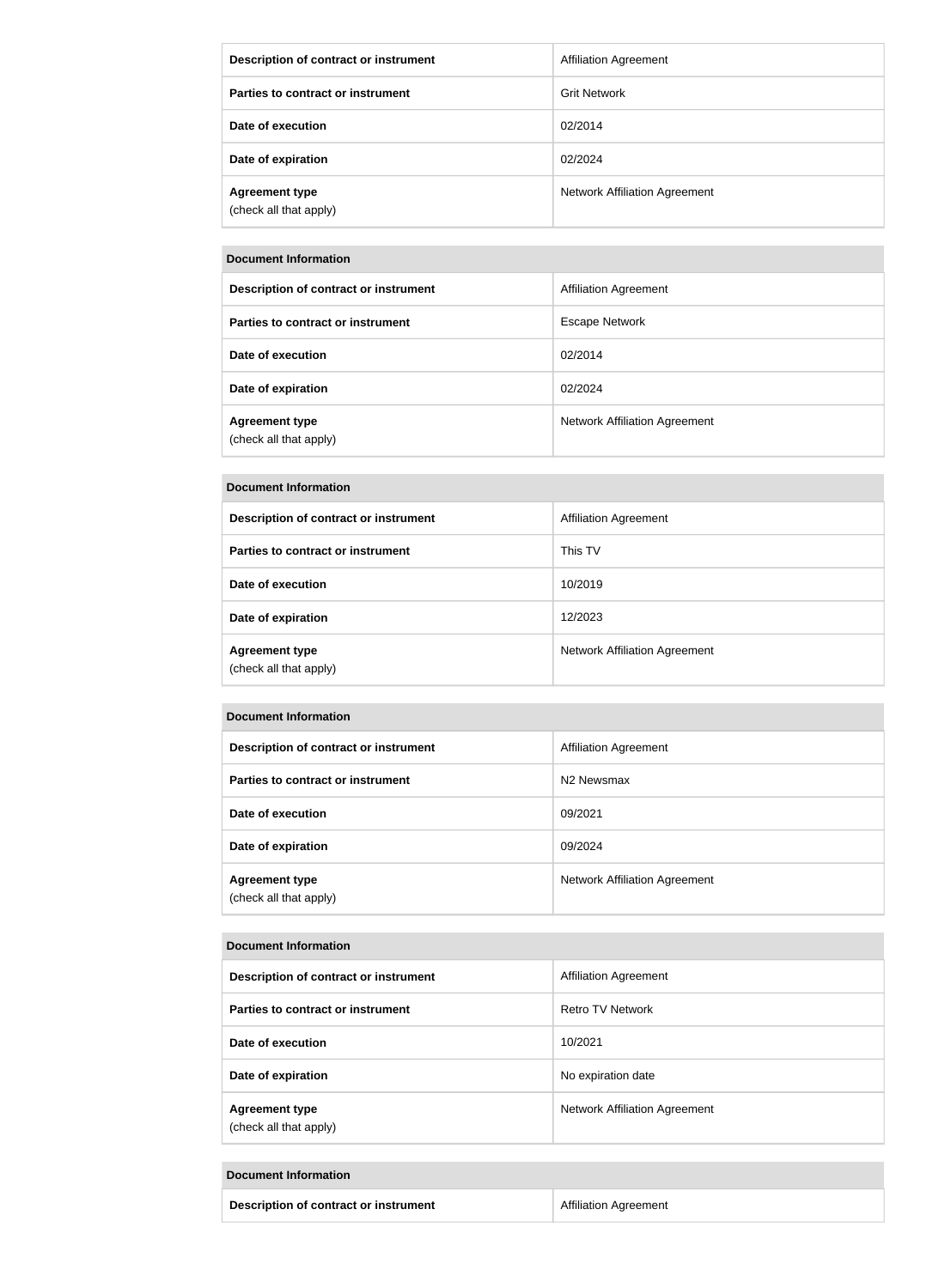| Parties to contract or instrument               | Pocono Mountain TV Netowrk           |
|-------------------------------------------------|--------------------------------------|
| Date of execution                               | 10/2021                              |
| Date of expiration                              | No expiration date                   |
| <b>Agreement type</b><br>(check all that apply) | <b>Network Affiliation Agreement</b> |

#### **2. Ownership Interests**

**(a)** Ownership Interests. This Question requires Respondents to enter detailed information about ownership interests by generating a series of subforms. Answer each question on each subform. The first subform listing should be for the Respondent itself. If the Respondent is not a natural person, also list each of the officers, directors, stockholders, non-insulated partners, non-insulated members, and any other persons or entities with a direct attributable interest in the Respondent pursuant to the standards set forth in 47 C.F.R. Section 73.3555. (A "direct" interest is one that is not held through any intervening companies or entities.) List each interest holder with a direct attributable interest in the Respondent separately.

Leave the percentage of total assets (Equity Debt Plus) field blank for an interest holder unless that interest holder has an attributable interest in the Respondent solely on the basis of the Commission's Equity Debt Plus attribution standard, 47 C.F.R. Section 73.3555, Note 2(i).

In the case of vertical or indirect ownership structures, list only those interests in the Respondent that also represent an attributable interest in the Licensee(s) for which the report is being submitted.

Entities that are part of an organizational structure that includes holding companies or other forms of indirect ownership must file separate ownership reports. In such a structure do not report, or file a separate report for, any interest holder that does not have an attributable interest in the Licensee(s) for which the report is being submitted.

Please see the Instructions for further detail concerning interests that must be reported in response to this question.

The Respondent must provide an FCC Registration Number for each interest holder reported in response to this question. Please see the Instructions for detailed information and guidance concerning this requirement.

| <b>Ownership Information</b>                            |                                                         |                      |                            |  |
|---------------------------------------------------------|---------------------------------------------------------|----------------------|----------------------------|--|
| <b>FRN</b>                                              | 0007580152                                              |                      |                            |  |
| <b>Entity Name</b>                                      | Maranatha Broadcasting Company, Inc.                    |                      |                            |  |
| <b>Address</b>                                          | PO Box                                                  |                      |                            |  |
|                                                         | <b>Street 1</b>                                         | 300 East Rock Road   |                            |  |
|                                                         | <b>Street 2</b>                                         |                      |                            |  |
|                                                         | <b>City</b>                                             | Allentown            |                            |  |
|                                                         | State ("NA" if non-U.S.<br>address)                     | PA                   |                            |  |
|                                                         | <b>Zip/Postal Code</b>                                  | 18103                |                            |  |
|                                                         | Country (if non-U.S.<br>address)                        | <b>United States</b> |                            |  |
| <b>Listing Type</b>                                     | Respondent                                              |                      |                            |  |
| <b>Positional Interests</b><br>(check all that apply)   | Respondent                                              |                      |                            |  |
| <b>Tribal Nation or Tribal</b><br><b>Entity</b>         | Interest holder is not a Tribal nation or Tribal entity |                      |                            |  |
| <b>Interest Percentages</b><br>(enter percentage values | <b>Voting</b>                                           | 0.0%                 | <b>Jointly Held?</b><br>No |  |
| from 0.0 to 100.0)                                      | <b>Equity</b>                                           | 0.0%                 |                            |  |
|                                                         |                                                         |                      |                            |  |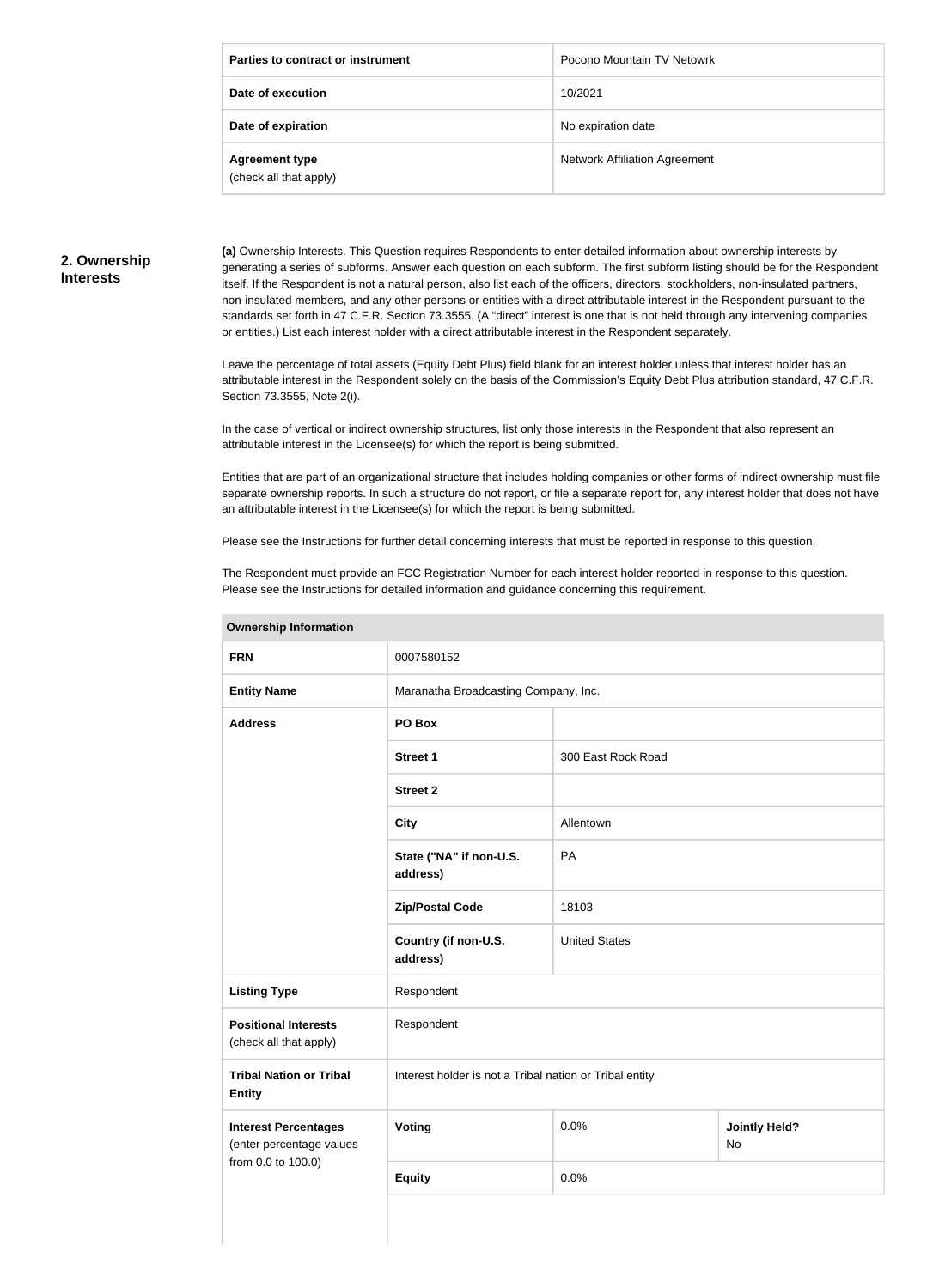| <b>Total assets (Equity Debt</b><br>Plus)                                            | $0.0\%$ |           |
|--------------------------------------------------------------------------------------|---------|-----------|
| Does interest holder have an attributable interest in one or more broadcast stations |         | <b>No</b> |

| that do not appear on this report? |  |  |  |  |
|------------------------------------|--|--|--|--|
|------------------------------------|--|--|--|--|

| <b>Ownership Information</b>                                                                                                      |                                                               |                                     |  |  |
|-----------------------------------------------------------------------------------------------------------------------------------|---------------------------------------------------------------|-------------------------------------|--|--|
| <b>FRN</b>                                                                                                                        | 0020001384                                                    |                                     |  |  |
| <b>Name</b>                                                                                                                       | Richard C. Dean                                               |                                     |  |  |
| <b>Address</b>                                                                                                                    | PO Box                                                        |                                     |  |  |
|                                                                                                                                   | <b>Street 1</b>                                               | 980 Grande Haven Drive              |  |  |
|                                                                                                                                   | <b>Street 2</b>                                               |                                     |  |  |
|                                                                                                                                   | <b>City</b>                                                   | Titusville                          |  |  |
|                                                                                                                                   | State ("NA" if non-U.S.<br>address)                           | <b>FL</b>                           |  |  |
|                                                                                                                                   | <b>Zip/Postal Code</b>                                        | 32780                               |  |  |
|                                                                                                                                   | Country (if non-U.S.<br><b>United States</b><br>address)      |                                     |  |  |
| <b>Listing Type</b>                                                                                                               | <b>Other Interest Holder</b>                                  |                                     |  |  |
| <b>Positional Interests</b><br>(check all that apply)                                                                             | Officer, Director, Owner, Stockholder, Other - Chair of Board |                                     |  |  |
| Citizenship, Gender,                                                                                                              | <b>Citizenship</b>                                            | <b>US</b>                           |  |  |
| <b>Ethnicity, and Race</b><br><b>Information (Natural</b>                                                                         | Gender                                                        | Male                                |  |  |
| <b>Persons Only)</b>                                                                                                              | <b>Ethnicity</b>                                              | Not Hispanic or Latino              |  |  |
|                                                                                                                                   | Race                                                          | White                               |  |  |
| <b>Interest Percentages</b><br>(enter percentage values                                                                           | Voting                                                        | <b>Jointly Held?</b><br>54.0%<br>No |  |  |
| from 0.0 to 100.0)                                                                                                                | <b>Equity</b>                                                 | 28.0%                               |  |  |
|                                                                                                                                   | <b>Total assets (Equity Debt</b><br>Plus)                     |                                     |  |  |
| Does interest holder have an attributable interest in one or more broadcast stations<br>Yes<br>that do not appear on this report? |                                                               |                                     |  |  |

|  | <b>Ownership Information</b> |
|--|------------------------------|
|--|------------------------------|

| <b>FRN</b>     | 0020001418                          |                 |
|----------------|-------------------------------------|-----------------|
| <b>Name</b>    | Barry N. Fisher                     |                 |
| <b>Address</b> | PO Box                              |                 |
|                | <b>Street 1</b>                     | 4480 Linda Lane |
|                | <b>Street 2</b>                     |                 |
|                | <b>City</b>                         | Emmaus          |
|                | State ("NA" if non-U.S.<br>address) | PA              |
|                |                                     |                 |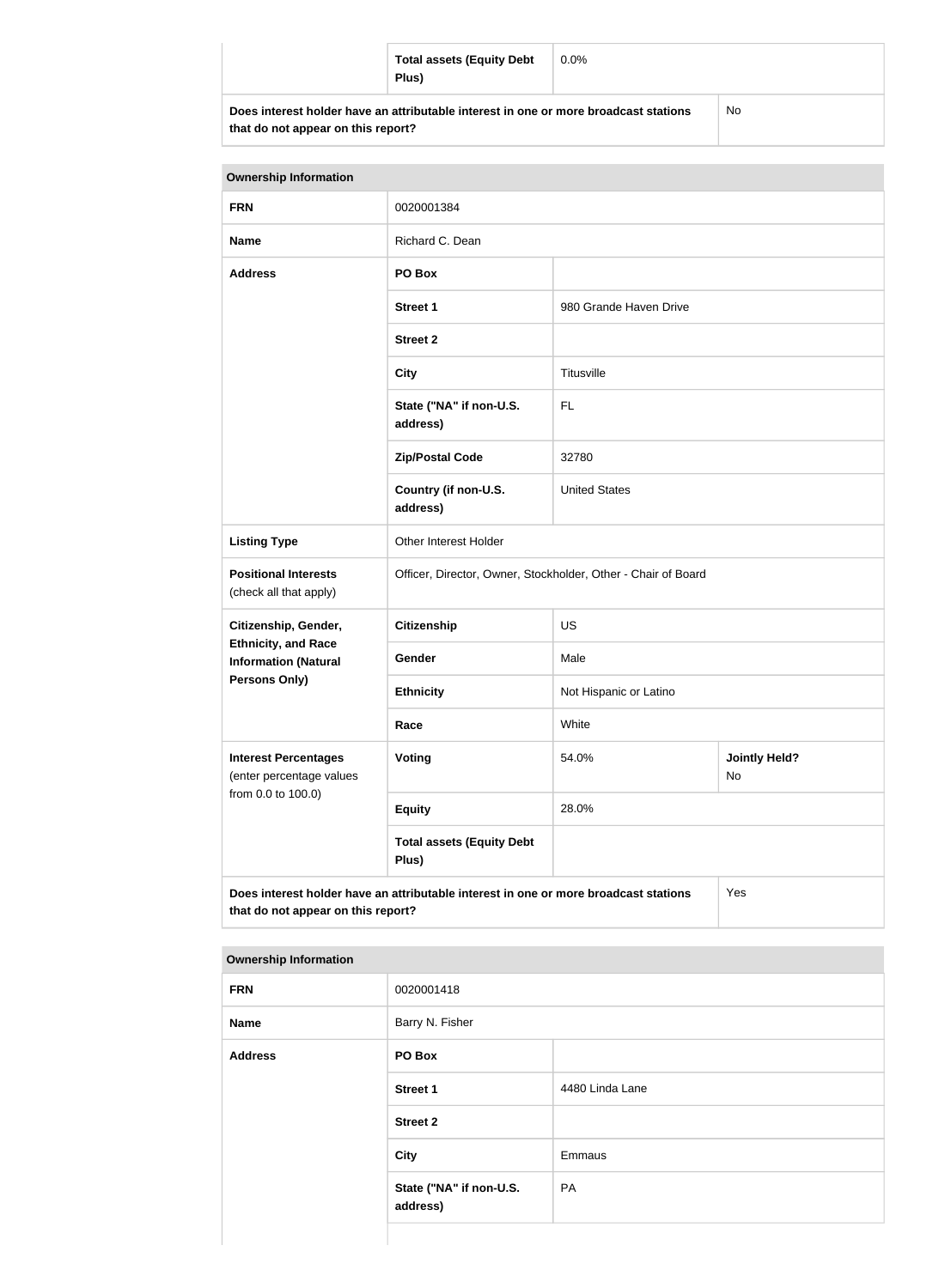|                                                                                      | <b>Zip/Postal Code</b>                                   | 18049                  |                            |  |
|--------------------------------------------------------------------------------------|----------------------------------------------------------|------------------------|----------------------------|--|
|                                                                                      | Country (if non-U.S.<br>address)                         | <b>United States</b>   |                            |  |
| <b>Listing Type</b>                                                                  | <b>Other Interest Holder</b>                             |                        |                            |  |
| <b>Positional Interests</b><br>(check all that apply)                                | Officer, Director, Owner, Stockholder, Other - President |                        |                            |  |
| Citizenship, Gender,<br><b>Ethnicity, and Race</b><br><b>Information (Natural</b>    | <b>Citizenship</b>                                       | <b>US</b>              |                            |  |
|                                                                                      | <b>Gender</b>                                            | Male                   |                            |  |
| Persons Only)                                                                        | <b>Ethnicity</b>                                         | Not Hispanic or Latino |                            |  |
|                                                                                      | Race                                                     | White                  |                            |  |
| <b>Interest Percentages</b><br>(enter percentage values                              | <b>Voting</b>                                            | 5.0%                   | <b>Jointly Held?</b><br>No |  |
| from 0.0 to 100.0)                                                                   | <b>Equity</b>                                            | 7.0%                   |                            |  |
|                                                                                      | <b>Total assets (Equity Debt</b><br>Plus)                |                        |                            |  |
| Does interest holder have an attributable interest in one or more broadcast stations |                                                          |                        | Yes                        |  |

**that do not appear on this report?**

| <b>Ownership Information</b>                              |                                                          |                         |                            |
|-----------------------------------------------------------|----------------------------------------------------------|-------------------------|----------------------------|
| <b>FRN</b>                                                | 0020001434                                               |                         |                            |
| <b>Name</b>                                               | David G. Hinson                                          |                         |                            |
| <b>Address</b>                                            | PO Box                                                   |                         |                            |
|                                                           | <b>Street 1</b>                                          | 2066 Four Seasons Blvd. |                            |
|                                                           | <b>Street 2</b>                                          |                         |                            |
|                                                           | <b>City</b>                                              | Macungie                |                            |
|                                                           | State ("NA" if non-U.S.<br>address)                      | PA                      |                            |
|                                                           | <b>Zip/Postal Code</b>                                   | 18062                   |                            |
|                                                           | Country (if non-U.S.<br>address)                         | <b>United States</b>    |                            |
| <b>Listing Type</b>                                       | Other Interest Holder                                    |                         |                            |
| <b>Positional Interests</b><br>(check all that apply)     | Officer, Director, Owner, Stockholder, Other - Secretary |                         |                            |
| Citizenship, Gender,                                      | <b>Citizenship</b>                                       | US                      |                            |
| <b>Ethnicity, and Race</b><br><b>Information (Natural</b> | Gender                                                   | Male                    |                            |
| <b>Persons Only)</b>                                      | <b>Ethnicity</b>                                         | Not Hispanic or Latino  |                            |
|                                                           | Race                                                     | White                   |                            |
| <b>Interest Percentages</b><br>(enter percentage values   | Voting                                                   | 5.0%                    | <b>Jointly Held?</b><br>No |
| from 0.0 to 100.0)                                        | <b>Equity</b>                                            | 7.0%                    |                            |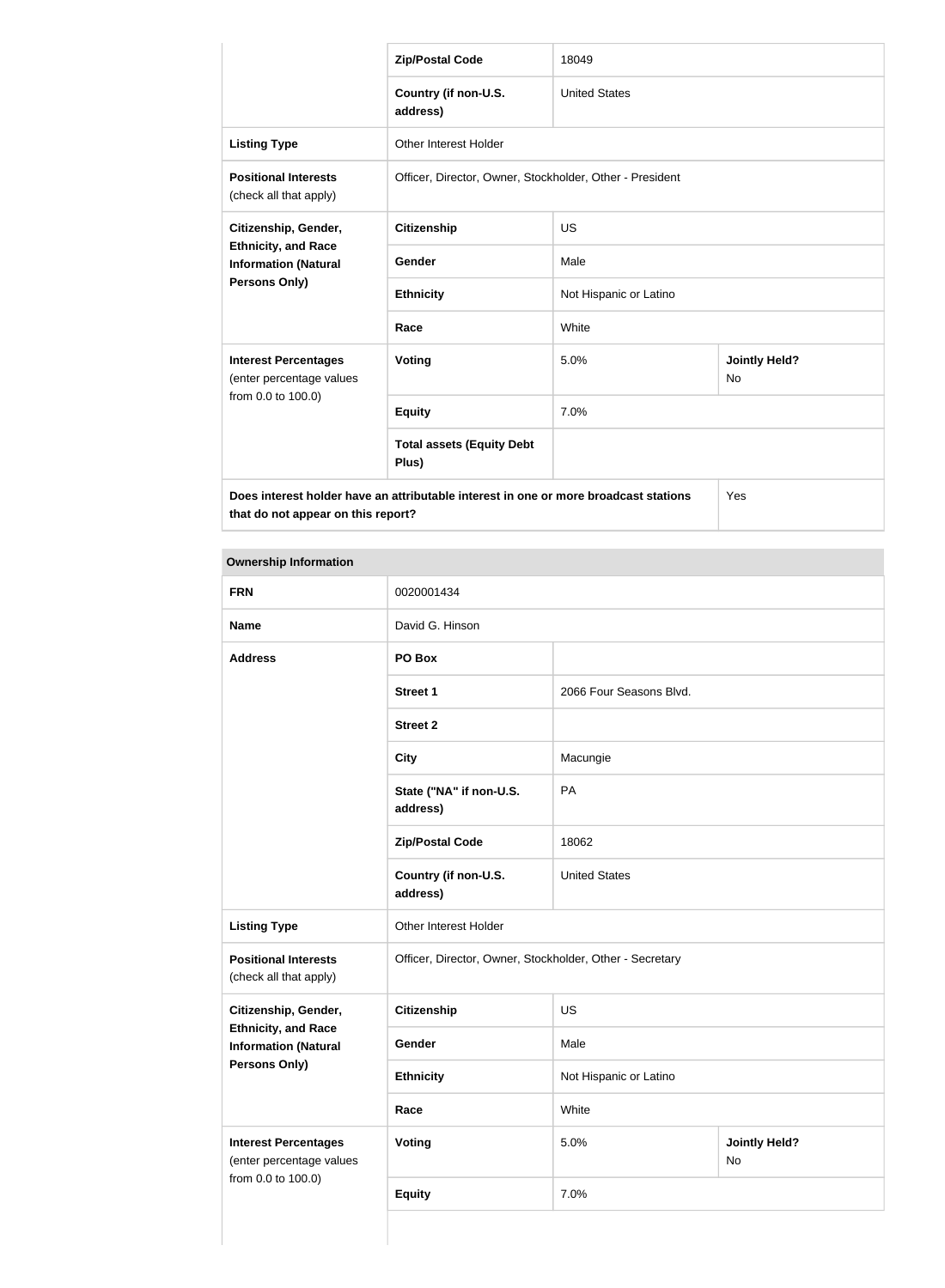|                                                                                                                            | <b>Total assets (Equity Debt</b><br>Plus) |     |
|----------------------------------------------------------------------------------------------------------------------------|-------------------------------------------|-----|
| Does interest holder have an attributable interest in one or more broadcast stations<br>that do not appear on this report? |                                           | Yes |

| <b>Ownership Information</b>                                                                                                      |                                                          |                        |                            |  |
|-----------------------------------------------------------------------------------------------------------------------------------|----------------------------------------------------------|------------------------|----------------------------|--|
| <b>FRN</b>                                                                                                                        | 0020001475                                               |                        |                            |  |
| <b>Name</b>                                                                                                                       | Michael Kulp                                             |                        |                            |  |
| <b>Address</b>                                                                                                                    | PO Box                                                   |                        |                            |  |
|                                                                                                                                   | <b>Street 1</b>                                          | 471 Kleman Road        |                            |  |
|                                                                                                                                   | <b>Street 2</b>                                          |                        |                            |  |
|                                                                                                                                   | <b>City</b>                                              | Gilbertsville          |                            |  |
|                                                                                                                                   | State ("NA" if non-U.S.<br>address)                      | PA                     |                            |  |
|                                                                                                                                   | <b>Zip/Postal Code</b>                                   | 19525                  |                            |  |
|                                                                                                                                   | Country (if non-U.S.<br>address)                         | <b>United States</b>   |                            |  |
| <b>Listing Type</b>                                                                                                               | Other Interest Holder                                    |                        |                            |  |
| <b>Positional Interests</b><br>(check all that apply)                                                                             | Officer, Director, Owner, Stockholder, Other - Treasurer |                        |                            |  |
| Citizenship, Gender,                                                                                                              | <b>Citizenship</b>                                       | US                     |                            |  |
| <b>Ethnicity, and Race</b><br><b>Information (Natural</b>                                                                         | Gender                                                   | Male                   |                            |  |
| <b>Persons Only)</b>                                                                                                              | <b>Ethnicity</b>                                         | Not Hispanic or Latino |                            |  |
|                                                                                                                                   | Race                                                     | White                  |                            |  |
| <b>Interest Percentages</b><br>(enter percentage values                                                                           | <b>Voting</b>                                            | 4.0%                   | <b>Jointly Held?</b><br>No |  |
| from 0.0 to 100.0)                                                                                                                | <b>Equity</b>                                            | 7.0%                   |                            |  |
|                                                                                                                                   | <b>Total assets (Equity Debt</b><br>Plus)                |                        |                            |  |
| Does interest holder have an attributable interest in one or more broadcast stations<br>Yes<br>that do not appear on this report? |                                                          |                        |                            |  |

# **Ownership Information**

| <b>FRN</b>     | 0020001491                          |                  |
|----------------|-------------------------------------|------------------|
| <b>Name</b>    | Richard A. Dean                     |                  |
| <b>Address</b> | PO Box                              |                  |
|                | <b>Street 1</b>                     | 7479 Buhman Road |
|                | <b>Street 2</b>                     |                  |
|                | <b>City</b>                         | Zionsville       |
|                | State ("NA" if non-U.S.<br>address) | PA               |
|                |                                     |                  |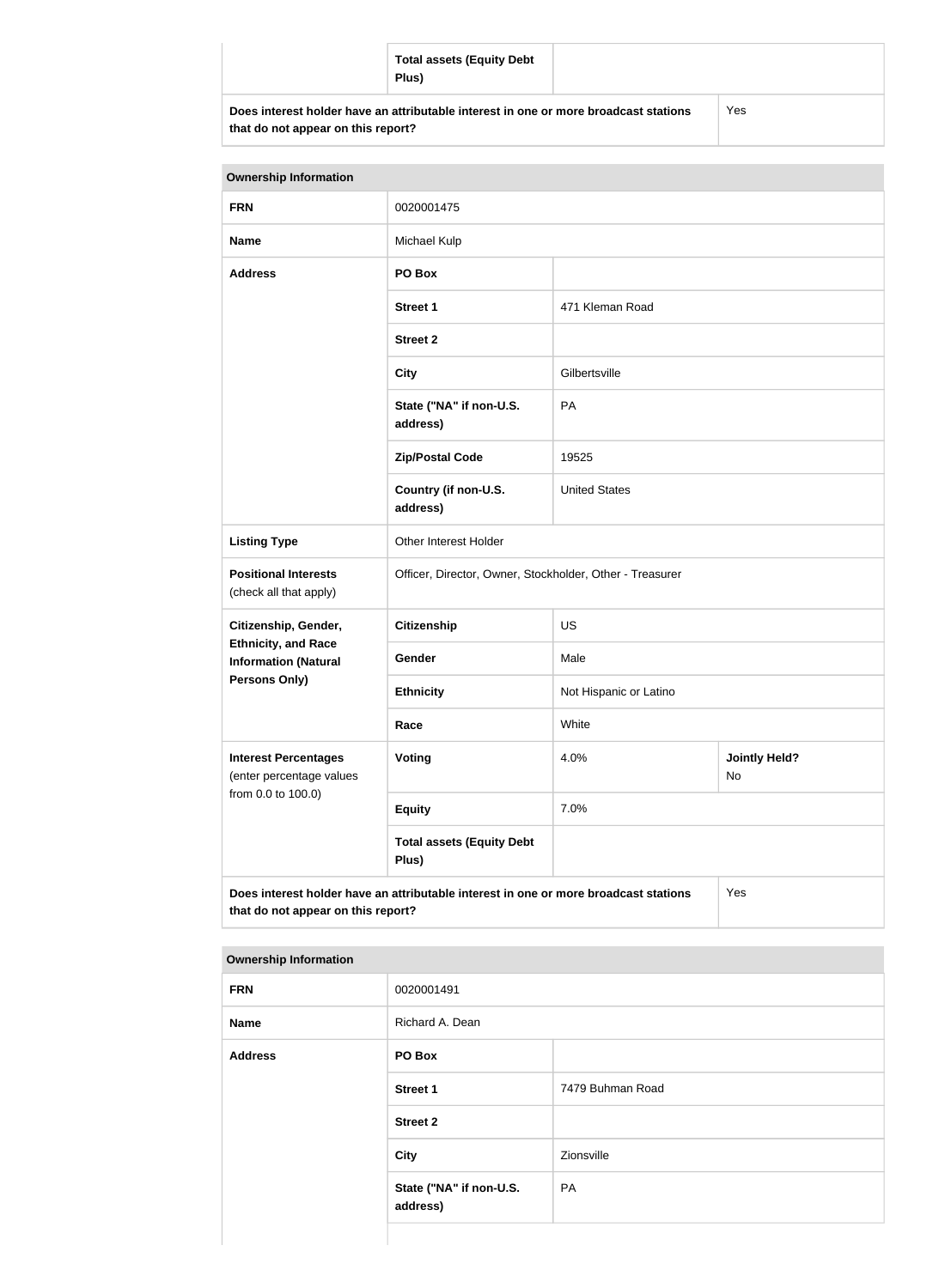|                                                                                                    | <b>Zip/Postal Code</b>                    | 18092                  |                            |  |
|----------------------------------------------------------------------------------------------------|-------------------------------------------|------------------------|----------------------------|--|
|                                                                                                    | Country (if non-U.S.<br>address)          | <b>United States</b>   |                            |  |
| <b>Listing Type</b>                                                                                | Other Interest Holder                     |                        |                            |  |
| <b>Positional Interests</b><br>(check all that apply)                                              | Director, Owner, Stockholder              |                        |                            |  |
| Citizenship, Gender,<br><b>Ethnicity, and Race</b><br><b>Information (Natural</b><br>Persons Only) | <b>Citizenship</b>                        | <b>US</b>              |                            |  |
|                                                                                                    | Gender                                    | Male                   |                            |  |
|                                                                                                    | <b>Ethnicity</b>                          | Not Hispanic or Latino |                            |  |
|                                                                                                    | Race                                      | White                  |                            |  |
| <b>Interest Percentages</b><br>(enter percentage values                                            | <b>Voting</b>                             | 8.0%                   | <b>Jointly Held?</b><br>No |  |
| from 0.0 to 100.0)                                                                                 | <b>Equity</b>                             | 8.0%                   |                            |  |
|                                                                                                    | <b>Total assets (Equity Debt</b><br>Plus) |                        |                            |  |
| Does interest holder have an attributable interest in one or more broadcast stations               |                                           |                        | Yes                        |  |

**that do not appear on this report?**

**Ownership Information FRN** 0020001541 **Name** Wendy Shubert **Address PO Box Street 1** 252 Addison Way **Street 2 City** Titusville **State ("NA" if non-U.S. address)** FL **Zip/Postal Code** 32780 **Country (if non-U.S. address)** United States **Listing Type Other Interest Holder Positional Interests** (check all that apply) Director, Owner, Stockholder **Citizenship, Gender, Ethnicity, and Race Information (Natural Persons Only) Citizenship** US Gender Female **Ethnicity** Not Hispanic or Latino **Race** White **Interest Percentages** (enter percentage values from 0.0 to 100.0) **Voting** 8.0% **Jointly Held?** No **Equity** 8.0%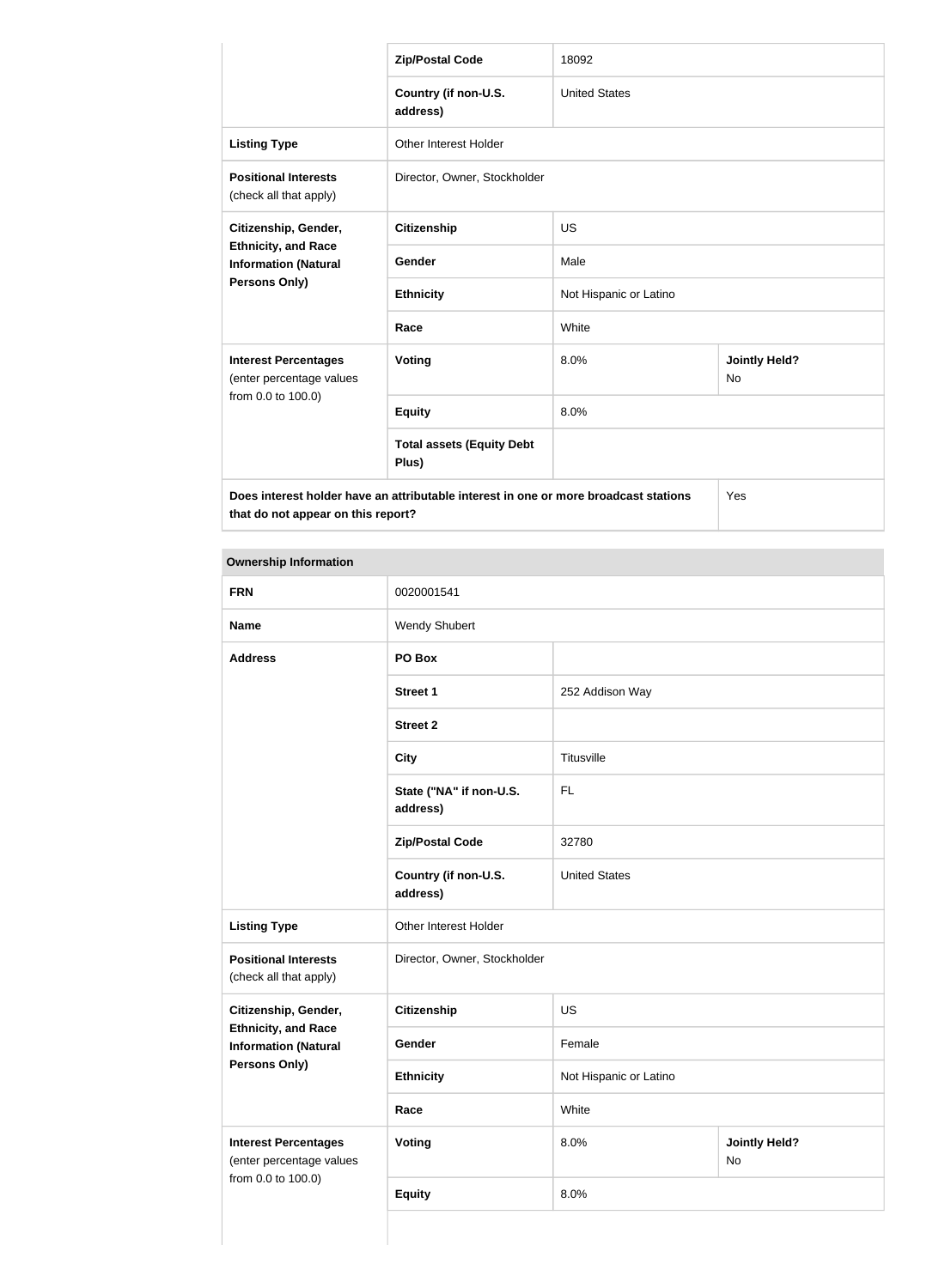| <b>Total assets (Equity Debt</b><br>Plus)                                            |     |
|--------------------------------------------------------------------------------------|-----|
| Does interest holder have an attributable interest in one or more broadcast stations | Yes |

| that do not appear on this report? |  |  |  |
|------------------------------------|--|--|--|
|------------------------------------|--|--|--|

| <b>Ownership Information</b>                                                                |                                           |                        |                            |  |
|---------------------------------------------------------------------------------------------|-------------------------------------------|------------------------|----------------------------|--|
| <b>FRN</b>                                                                                  | 0020001590                                |                        |                            |  |
| <b>Name</b>                                                                                 | Jennifer Ullrey                           |                        |                            |  |
| <b>Address</b>                                                                              | PO Box<br>3108                            |                        |                            |  |
|                                                                                             | <b>Street 1</b>                           |                        |                            |  |
|                                                                                             | <b>Street 2</b>                           |                        |                            |  |
|                                                                                             | <b>City</b>                               | Windermere             |                            |  |
|                                                                                             | State ("NA" if non-U.S.<br>address)       | <b>FL</b>              |                            |  |
|                                                                                             | <b>Zip/Postal Code</b>                    | 34786                  |                            |  |
|                                                                                             | Country (if non-U.S.<br>address)          | <b>United States</b>   |                            |  |
| <b>Listing Type</b>                                                                         | Other Interest Holder                     |                        |                            |  |
| <b>Positional Interests</b><br>(check all that apply)                                       | Owner, Stockholder                        |                        |                            |  |
| Citizenship, Gender,                                                                        | <b>Citizenship</b>                        | US                     |                            |  |
| <b>Ethnicity, and Race</b><br><b>Information (Natural</b>                                   | Gender                                    | Female                 |                            |  |
| <b>Persons Only)</b>                                                                        | <b>Ethnicity</b>                          | Not Hispanic or Latino |                            |  |
|                                                                                             | Race                                      | White                  |                            |  |
| <b>Interest Percentages</b><br>(enter percentage values                                     | Voting                                    | 8.0%                   | <b>Jointly Held?</b><br>No |  |
| from 0.0 to 100.0)                                                                          | <b>Equity</b>                             | 8.0%                   |                            |  |
|                                                                                             | <b>Total assets (Equity Debt</b><br>Plus) |                        |                            |  |
| Does interest holder have an attributable interest in one or more broadcast stations<br>Yes |                                           |                        |                            |  |

| <b>Ownership Information</b> |                                     |                        |  |
|------------------------------|-------------------------------------|------------------------|--|
| <b>FRN</b>                   | 9990137102                          |                        |  |
| <b>Name</b>                  | Joanna M. Dean                      |                        |  |
| <b>Address</b>               | PO Box                              |                        |  |
|                              | <b>Street 1</b>                     | 980 Grande Haven Drive |  |
|                              | <b>Street 2</b>                     |                        |  |
|                              | City                                | Titusville             |  |
|                              | State ("NA" if non-U.S.<br>address) | <b>FL</b>              |  |
|                              |                                     |                        |  |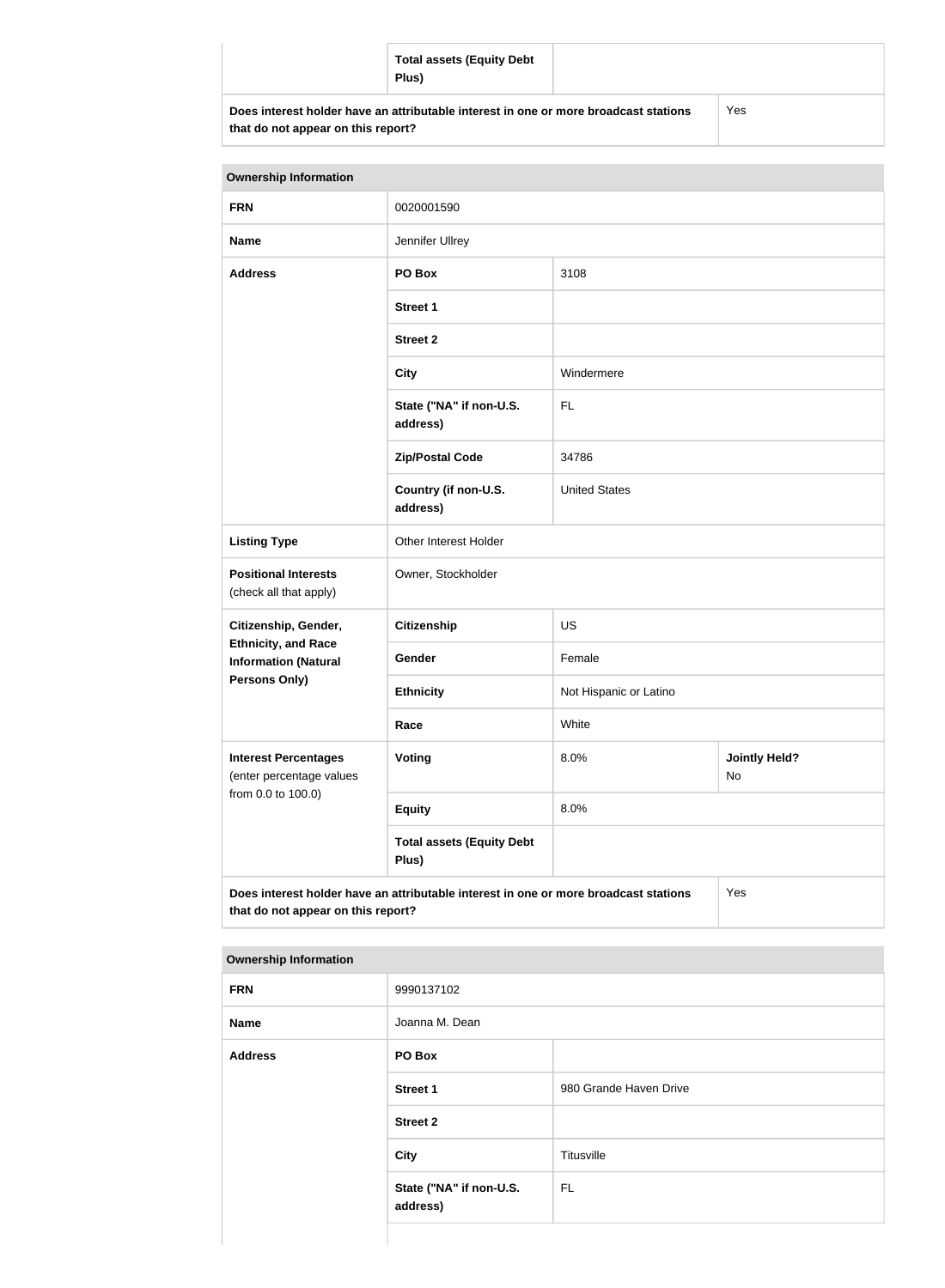|                                                                                                                                                                                                             | <b>Zip/Postal Code</b>                    | 32780                  |                                   |
|-------------------------------------------------------------------------------------------------------------------------------------------------------------------------------------------------------------|-------------------------------------------|------------------------|-----------------------------------|
|                                                                                                                                                                                                             | Country (if non-U.S.                      | <b>United States</b>   |                                   |
|                                                                                                                                                                                                             | address)                                  |                        |                                   |
| <b>Listing Type</b>                                                                                                                                                                                         | <b>Other Interest Holder</b>              |                        |                                   |
| <b>Positional Interests</b><br>(check all that apply)                                                                                                                                                       | Director                                  |                        |                                   |
| Citizenship, Gender,<br><b>Ethnicity, and Race</b><br><b>Information (Natural</b><br>Persons Only)                                                                                                          | <b>Citizenship</b>                        | <b>US</b>              |                                   |
|                                                                                                                                                                                                             | Gender                                    | Female                 |                                   |
|                                                                                                                                                                                                             | <b>Ethnicity</b>                          | Not Hispanic or Latino |                                   |
|                                                                                                                                                                                                             | Race                                      | White                  |                                   |
| <b>Interest Percentages</b><br>(enter percentage values                                                                                                                                                     | Voting                                    | 0.0%                   | <b>Jointly Held?</b><br><b>No</b> |
| from 0.0 to 100.0)                                                                                                                                                                                          | <b>Equity</b>                             | 0.0%                   |                                   |
|                                                                                                                                                                                                             | <b>Total assets (Equity Debt</b><br>Plus) |                        |                                   |
| Does interest holder have an attributable interest in one or more broadcast stations<br><b>No</b><br>that do not appear on this report?                                                                     |                                           |                        |                                   |
|                                                                                                                                                                                                             |                                           |                        |                                   |
| (b) Respondent certifies that any interests, including equity, financial, or voting<br>Yes<br>interests, not reported in this filing are non-attributable.<br>If "No," submit as an exhibit an explanation. |                                           |                        |                                   |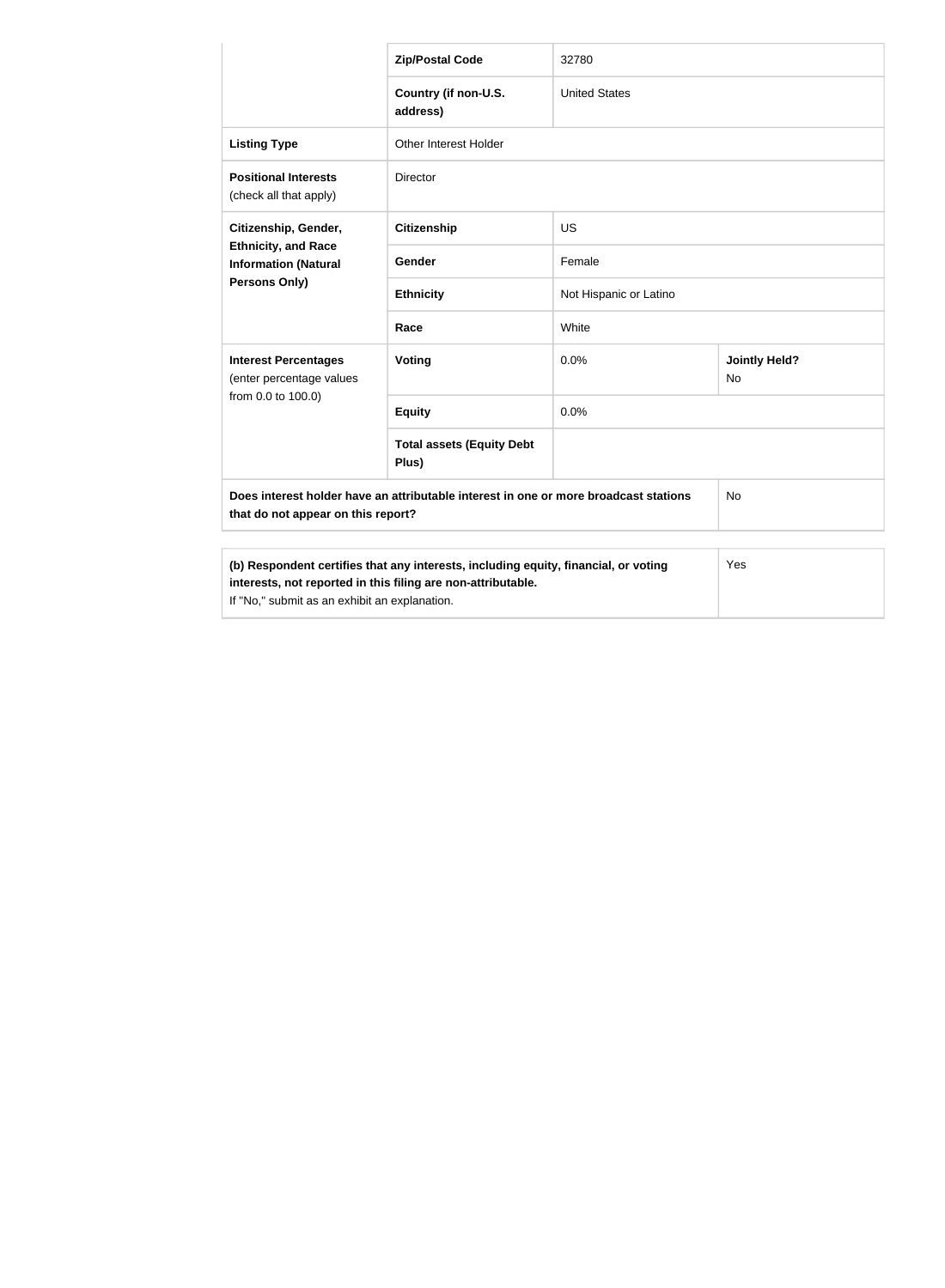

**(d) Are any of the individuals listed as an attributable interest holder in the Respondent married to each other or related to each other as parentchild or as siblings?** Yes

If "Yes," provide the following information for each such the relationship.

#### **Family Relationships**

| <b>FRN</b>   | 9990137102 | <b>Name</b> | Joanna M. Dean |
|--------------|------------|-------------|----------------|
| <b>FRN</b>   | 0020001384 | <b>Name</b> | Richard C Dean |
| Relationship | Spouses    |             |                |

#### **Family Relationships**

| <b>FRN</b>   | 0020001384   | <b>Name</b> | Richard C Dean       |
|--------------|--------------|-------------|----------------------|
| <b>FRN</b>   | 0020001541   | <b>Name</b> | <b>Wendy Shubert</b> |
| Relationship | Parent/Child |             |                      |

#### **Family Relationships**

| <b>FRN</b>   | 0020001384   | <b>Name</b> | Richard C Dean |
|--------------|--------------|-------------|----------------|
| <b>FRN</b>   | 0020001491   | <b>Name</b> | Richard A Dean |
| Relationship | Parent/Child |             |                |